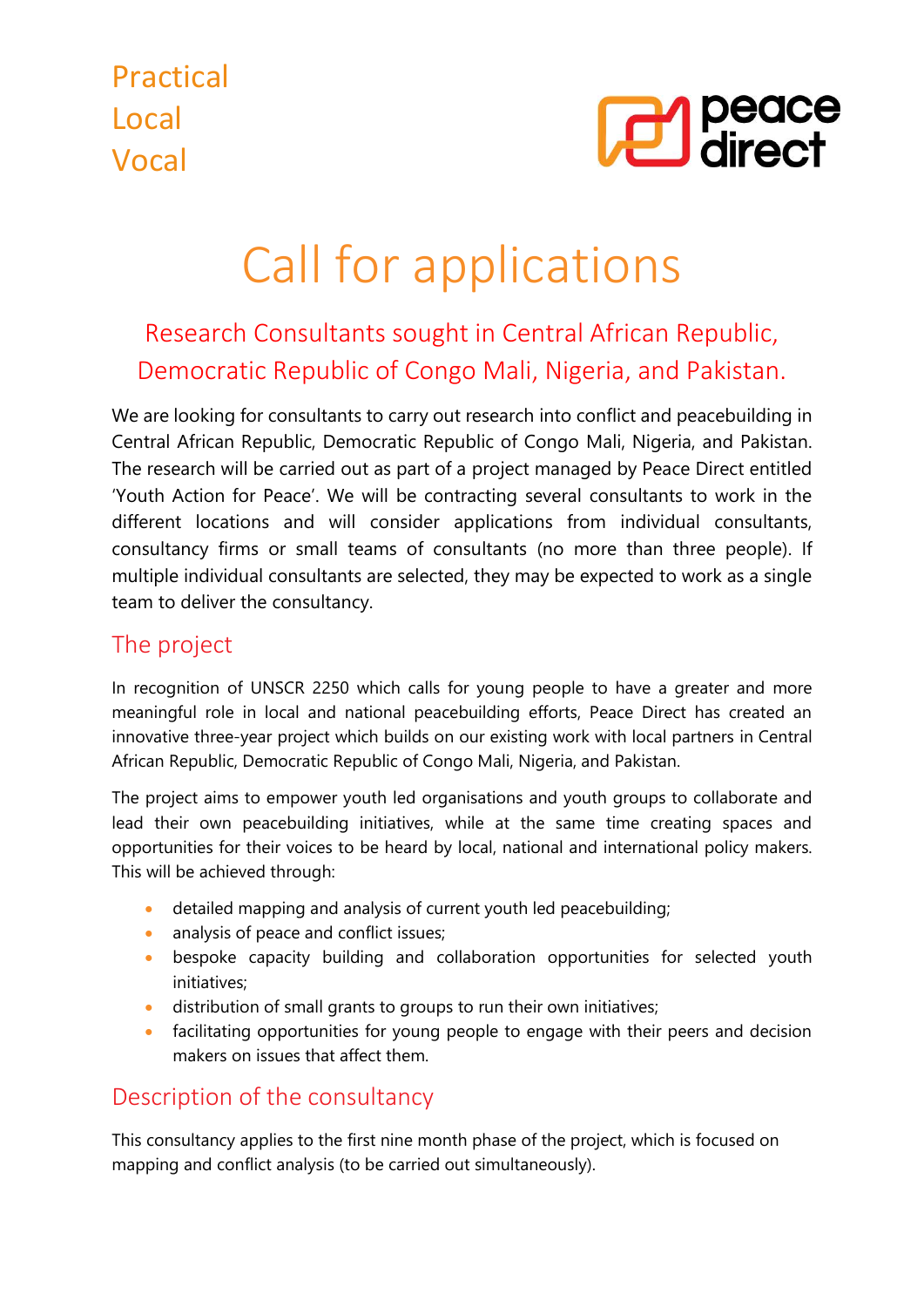

# **Outputs**

- Mapping of local youth-led peacebuilding initiatives in selected locations in in Central African Republic, Democratic Republic of Congo Mali, Nigeria, and Pakistan, following a methodology developed by Peace Direct. Please note that the locations are likely to be the most conflict affected regions of these countries and will be decided by Peace Direct in consultation with the consultant/s.
- Conflict analysis of the main conflict issues and peacebuilding opportunities for youth in Pakistan, Mali, Nigeria, Democratic Republic of Congo and Central African Republic. The methodology for carrying out the analysis will be participatory (involving interviews and Focus Group Discussions (FDGs) with community members in the selected regions) and will be developed by Peace Direct in consultation with the consultant/s. A final report will include the main findings.

# Activities

#### *Preparation*

- Desk-based research on existing resources related to existing youth-led initiatives, mapping and conflict analyses, drawing key lessons and identifying gaps in analysis;
- Basic scoping of key actors (local administration, CSO networks, traditional authorities) to approach when visiting each locality, some of whom should be contacted in advance to schedule interviews;
- Discuss methodology documents and tools initially designed by Peace Direct. Based on first drafts, methodology and approach will be refined and decided jointly between the consultant and Peace Direct;
- In collaboration with Peace Direct, select locations where the data-collection will be conducted. Decisions on locations must be made jointly between Peace Direct and the consultant/s and any changes to locations or methodology during the course of the research must be discussed with Peace Direct.

#### *Field research*

- Detailed data collection (mapping) and analysis of local youth led CSOs and youth peacebuilders (including less formal groups) through the collection of detailed information on their work, reach, challenges and needs. Consultants will conduct interviews with representatives of local youth-led initiatives having a direct or indirect peacebuilding impact. The mapping will follow a methodology and approach already developed by Peace Direct.
- Facilitation of FDGs. In each locality, several FGDs will be held, in order to understand the main conflict issues and peacebuilding opportunities for different groups (women,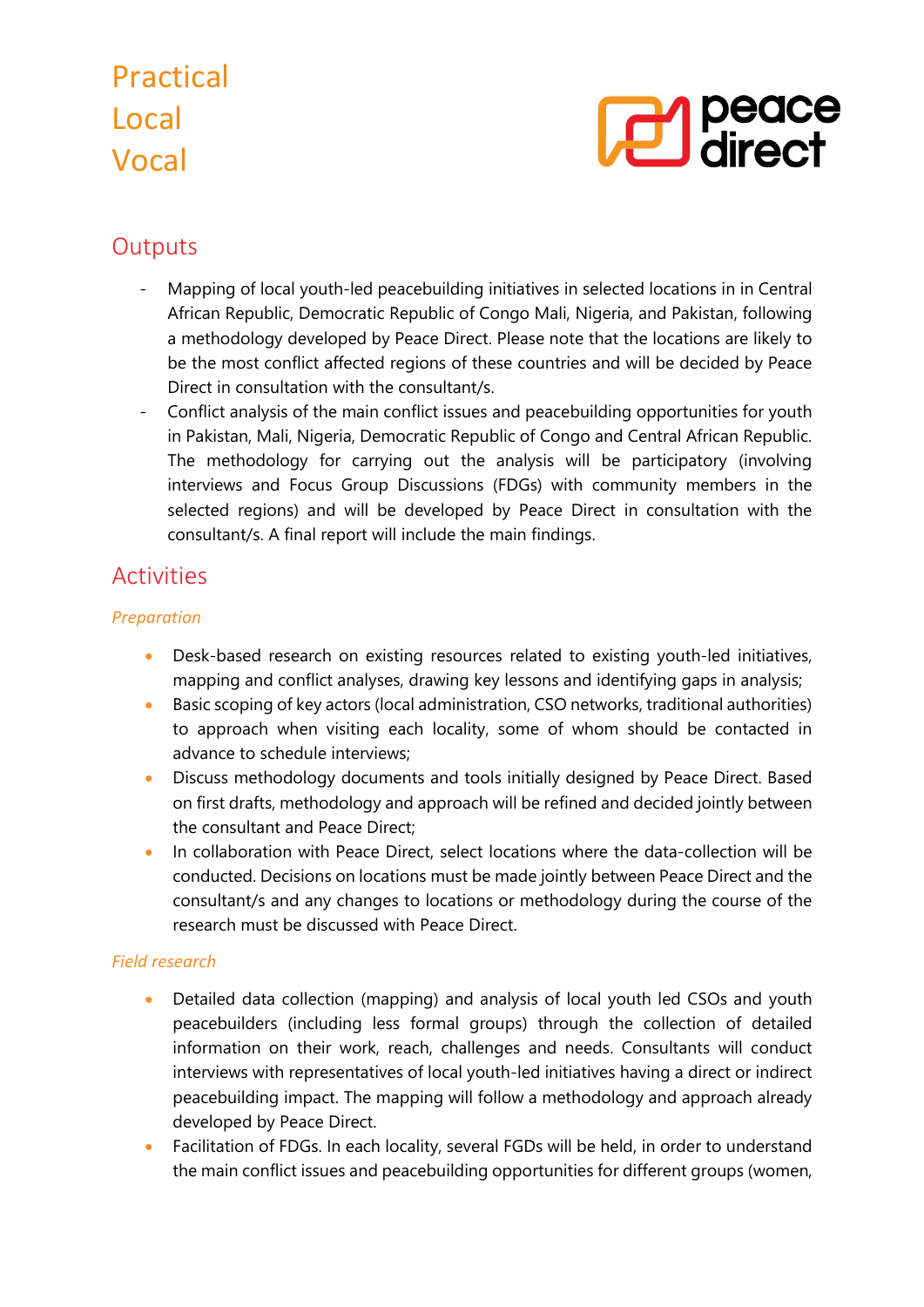

youth etc.). The quantity and location of FGDs will be decided by Peace Direct, in consultation with the consultant/s.

- Interviews with a range of community members in order to understand the main conflict issues and peacebuilding opportunities for different groups (women, youth etc.). The quantity and location of interviews will be decided by Peace Direct, in consultation with the consultant/s.
- Arrange all logistical details for travel, accommodation and organisation of interviews and FGDs.

#### *Reporting and Communications*

• On top of formal reporting deadlines and documents listed in the following section, we expect fluid and open communication with Peace Direct, in a timely manner, both on successes and failures as they happen.

### Deliverables

- A brief (2-3 page) report of the desk-based research listing resources and proposed methodology, key lessons, gaps in analysis and priorities for the data-collection to be conducted;
- Interim report (2-3 pages) after the first round of field research on the main successes and challenges, as well as sharing all data collected, in order to make sure that the process is clearly understood and make any necessary adjustments to the methodology;
- A consistent database (using Microsoft Excel) compiling all data collected on each initiative, including GPS coordinates and qualitative information on the questions of capacity. This data will be publicly accessible through our Peace Insight website (www.peaceinsight.org) and inform the project and other work in the region;
- A final report to accompany the mapping data on the major trends in youth-led peacebuilding in the region (5-10 pages);
- A gender sensitive conflict analysis based on the research carried out (20-30 pages), including individual testimonies and case studies;
- Annexes of all supporting data and documentation, including on identification / sampling of participants, notes from FGDs and interviews (where possible, all information to be disaggregated by gender and age);
- Photographs of FGDs and participants if and where possible, with informed consent.

### Timeline

*February* Desk research and preparation phase